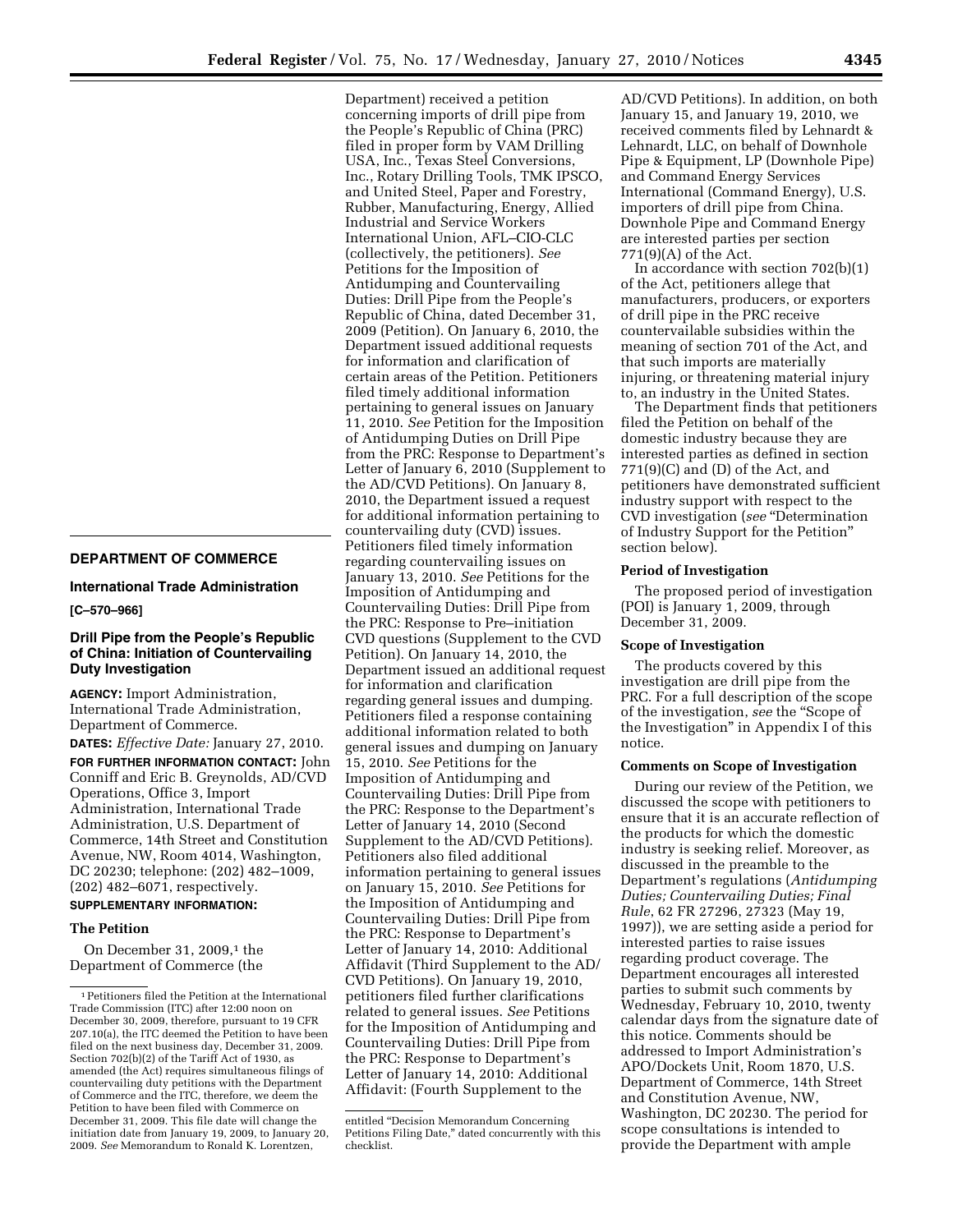opportunity to consider all comments and to consult with parties prior to the issuance of the preliminary determination.

# **Consultations**

Pursuant to section 702(b)(4)(A)(ii) of the Act, on January 8, 2010, the Department invited representatives of the Government of the PRC (GOC) for consultations with respect to the CVD petition. On January 15, 2010, the Department held consultations with representatives of the GOC in Beijing.

## **Determination of Industry Support for the Petition**

Section 702(b)(1) of the Act requires that a petition be filed on behalf of the domestic industry. Section 702(c)(4)(A) of the Act provides that a petition meets this requirement if the domestic producers or workers who support the petition account for: (i) at least 25 percent of the total production of the domestic like product; and (ii) more than 50 percent of the production of the domestic like product produced by that portion of the industry expressing support for, or opposition to, the petition. Moreover, section 702(c)(4)(D) of the Act provides that, if the petition does not establish support of domestic producers or workers accounting for more than 50 percent of the total production of the domestic like product, the Department shall: (i) poll the industry or rely on other information in order to determine if there is support for the petition, as required by subparagraph (A), or (ii) determine industry support using a statistically valid sampling method to poll the industry.

Section 771(4)(A) of the Act defines the ''industry'' as the producers as a whole of a domestic like product. Thus, to determine whether a petition has the requisite industry support, the statute directs the Department to look to producers and workers who produce the domestic like product. The ITC, which is responsible for determining whether ''the domestic industry'' has been injured, must also determine what constitutes a domestic like product in order to define the industry. While both the Department and the ITC must apply the same statutory definition regarding the domestic like product (section 771(10) of the Act), they do so for different purposes and pursuant to a separate and distinct authority. In addition, the Department's determination is subject to limitations of time and information. Although this may result in different definitions of the like product, such differences do not render the decision of either agency

contrary to law. *See USEC, Inc. v. United States*, 132 F. Supp. 2d 1, 8 (Ct. Int'l Trade 2001), *citing Algoma Steel Corp., Ltd. v. United States*, 688 F. Supp. 639, 644 (Ct. Int'l Trade 1988), *aff'd* 865 F.2d 240 (Fed. Cir. 1989), *cert. denied* 492 U.S. 919 (1989).

Section 771(10) of the Act defines the domestic like product as ''a product which is like, or in the absence of like, most similar in characteristics and uses with, the article subject to an investigation under this title.'' Thus, the reference point from which the domestic like product analysis begins is ''the article subject to an investigation'' (*i.e.*, the class or kind of merchandise to be investigated, which normally will be the scope as defined in the petition).

With regard to the domestic like product, petitioners do not offer a definition of domestic like product distinct from the scope of the investigation. Based on our analysis of the information submitted on the record, we have determined that drill pipe constitutes a single domestic like product and we have analyzed industry support in terms of that domestic like product. For a discussion of the domestic like product analysis in this case, *see* "Countervailing Duty Investigation Initiation Checklist: Drill Pipe from the People's Republic of China'' (Initiation Checklist), at Attachment II, Analysis of Industry Support for the Petitions Covering Drill Pipe from the People's Republic of China, on file in the Central Records Unit (CRU), Room 1117 of the main Department of Commerce building.

In determining whether petitioners have standing under section 702(C)(4)(A) of the Act, we considered the industry support data contained in the Petition with reference to the domestic like product. To establish industry support, petitioners provided their production of the domestic like product in 2008, and compared this to the estimated total production of the domestic like product for the entire domestic industry. *See* Volume I of the Petition, at 2–3; *see also* Supplement to the AD/CVD Petitions at 6–13 and Exhibit 3; Second Supplement to the AD/CVD Petitions at 1–4 and Exhibits 1–3; Third Supplement to the AD/CVD Petitions at Exhibit 1, and Fourth Supplement to the AD/CVD Petitions at Exhibit I. To estimate 2008 production of the domestic like product, petitioners used their own data and industry specific knowledge. *See* Second Supplement to the AD/CVD Petitions at 1–4 and Exhibits 1–3; *see also* Initiation Checklist at Attachment II. We have relied upon data petitioners provided for purposes of measuring industry

support. For further discussion, *see*  Initiation Checklist at Attachment II.

Based on information provided in the Petition, supplemental submissions, and other information readily available to the Department, we determine that the domestic producers and workers have met the statutory criteria for industry support under section 702(c)(4)(A)(i) of the Act because the domestic producers (or workers) who support the Petition account for at least 25 percent of the total production of the domestic like product. Because the Petition and supplemental submissions did not establish support from domestic producers (or workers) accounting for more than 50 percent of the total production of the domestic like product, the Department was required to take further action in order to evaluate industry support. See section 702(c)(4)(D) of the Act. In this case, the Department was able to rely on other information, in accordance with section  $702(c)(4)(D)(i)$  of the Act, to determine industry support. *See* Initiation Checklist at Attachment II. Based on information provided in the Petition and other submissions, the domestic producers and workers have met the statutory criteria for industry support under section  $702(c)(4)(A)(ii)$  of the Act because the domestic producers (or workers) who support the Petition account for more than 50 percent of the production of the domestic like product produced by that portion of the industry expressing support for, or opposition to, the Petition. Accordingly, the Department determines that the Petition was filed on behalf of the domestic industry within the meaning of section 702(b)(1) of the Act. *See* Initiation Checklist at Attachment II.

The Department finds that petitioners filed the Petition on behalf of the domestic industry because they are an interested party as defined in sections 771(9)(C) and 771(9)(D) of the Act and has demonstrated sufficient industry support with respect to the CVD investigation that it is requesting the Department initiate. *See* Initiation Checklist at Attachment II.

### **Injury Test**

Because the PRC is a ''Subsidies Agreement Country'' within the meaning of section 701(b) of the Act, section 701(a)(2) of the Act applies to this investigation. Accordingly, the ITC must determine whether imports of subject merchandise from the PRC materially injure, or threaten material injury to, a U.S. industry.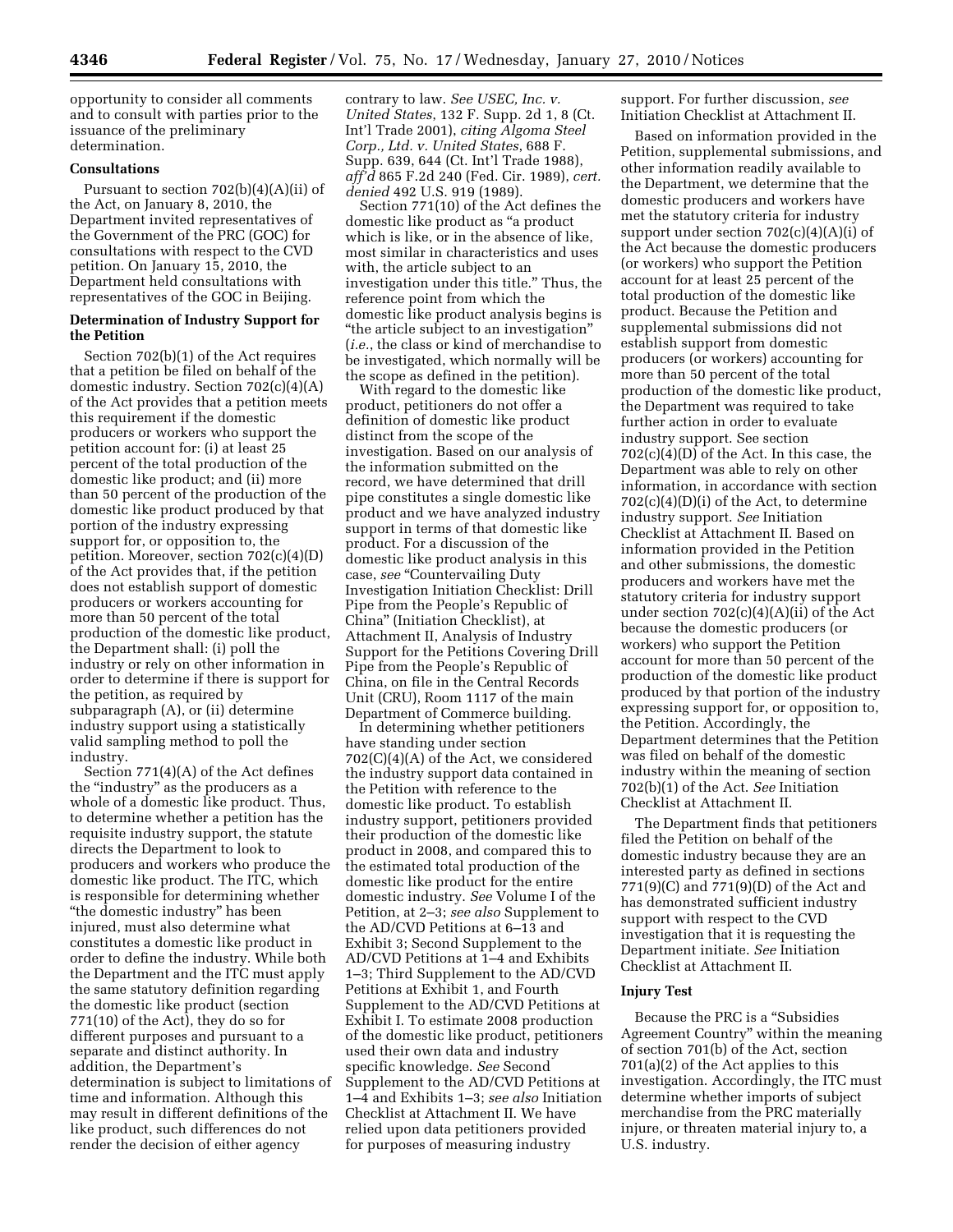# **Allegations and Evidence of Material Injury and Causation**

Petitioners allege that imports of drill pipe from the PRC are benefitting from countervailable subsidies and that such imports are causing, or threaten to cause, material injury to the domestic industry producing drill pipe. In addition, petitioners allege that subsidized imports exceed the negligibility threshold provided for under section 771(24)(A) of the Act.

Petitioners contend that the industry's injured condition is illustrated by reduced market share, reduced production, reduced shipments, reduced capacity and capacity utilization, underselling and price depression or suppression, reduced employment, hours worked, and wages paid, decline in financial performance, lost sales and revenue, and increase in import penetration. We have assessed the allegations and supporting evidence regarding material injury, threat of material injury, and causation, and we have determined that these allegations are properly supported by adequate evidence and meet the statutory requirements for initiation. *See*  Initiation Checklist at Attachment III (Analysis of Injury Allegations and Evidence of Material Injury and Causation).

### **Initiation of Countervailing Duty Investigation**

Section 702(b) of the Act requires the Department to initiate a CVD proceeding whenever an interested party files a petition on behalf of an industry that: (1) alleges the elements necessary for an imposition of a duty under section 701(a) of the Act; and (2) is accompanied by information reasonably available to the petitioner(s) supporting the allegations.

The Department has examined the CVD Petition on drill pipe from the PRC and finds that it complies with the requirements of section 702(b) of the Act. Therefore, in accordance with section 702(b) of the Act, we are initiating a CVD investigation to determine whether manufacturers, producers, or exporters of drill pipe in the PRC receive countervailable subsidies. For a discussion of evidence supporting our initiation determination, *see* Initiation Checklist.

We are including in our investigation the following programs alleged in the Petition to have provided countervailable subsidies to producers and exporters of the subject merchandise in the PRC:

- *A. Preferential Loans and Interest Rates* 
	- 1. Policy Loans To The Drill Pipe (DP)

## Industry

- 2. Export Loans from Policy Banks and State–Owned Commercial Banks (SOCBs)
- 3. Treasury Bond Loans
- 4. Preferential Loans for State–Owned Enterprises (SOEs)
- 5. Preferential Loans for Key Projects and Technologies
- 6. Preferential Lending to DP Producers and Exporters Classified as ''Honorable Enterprises''

*B. Debt-To-Equity Swaps and Loan Forgiveness* 

- 1. Debt–to-Equity Swaps
- 2. Loan and Interest Forgiveness for SOEs

*C. Income Tax and Other Direct Tax Benefit Programs* 

- 1. Income Tax Credits for Domestically–Owned Companies Purchasing Domestically Produced Equipment
- 2. Reduction In Or Exemption From Fixed Assets Investment Orientation Regulatory Tax

*D. Subsidies for Foreign Invested Enterprises (FIES)* 

- 1. ''Two Free, Three Half'' Program
- 2. Local Income Tax Exemption and Reduction Programs for ''Productive'' FIEs
- 3. Preferential Tax Programs for FIEs Recognized as High or New Technology Enterprises
- 4. Income Tax Reductions For Export– Oriented FIEs

*B. Indirect Tax and Tariff Exemption Programs* 

- 1. Indirect Tax And Tariff And Vat Exemptions For FIEs And Certain Domestic Enterprises Using Imported Equipment In Encourage Industries
- 2. Deed Tax Exemption for SOEs Undergoing Mergers or Restructuring
- 3. Export Subsidies Characterized as ''VAT Rebates''

*F. Government Provision of Goods and Services for Less Than Adequate Remuneration (LTAR)* 

- 1. Provision of Land to SOEs for LTAR
- 2. Provision of Land Use Rights Within Designated Geographical Areas for LTAR
- 3. Provision of Steel Rounds for LTAR
- 4. Provision of Hot–Rolled Steel
- (HRS) for LTAR
- 5. Provision of Green Tube for LTAR
- 6. Provision of Electricity for LTAR
- 7. Provision of Electricity and Water at LTAR to DP Producers Located in

#### Jiangsu Province 8. Provision of Coking Coal for LTAR

- *G. Grant Programs* 
	- 1. State Key Technology Project Fund
- 2. Export Assistance Grants
- 3. Programs to Rebate Antidumping Legal Fees
- 4. GOC and Sub–Central Government Grants, Loans, and Other Incentives for Development of Famous Brands and China World Top Brands
- 5. Grants and Tax Benefits to Loss– Making SOEs at National and Local Level

## *H. Subsidies To DP Producers Located in Economic Development Zones*

- 1. Economic and Technological Development Zones (ETDZ) Located in Tianjin Binhai New Area (TBNA)
- 2. ETDZs Located in Tianjin Economic and Technological Development Area (TEDA)
- 3. ETDZs Located in Yangtze Riverside Economic Development Zone (YREDZ)
- 4. High–Tech Industrial Development Zones (HTDZ)

For further information explaining why the Department is investigating these programs, *see* the Initiation Checklist.

## **Respondent Selection**

For this investigation, the Department expects to select respondents based on U.S. Customs and Border Protection (CBP) data for U.S. imports during the POI. We intend to release the CBP data under Administrative Protective Order (APO) to all parties with access to information protected by APO within five days of the announcement of the initiation of this investigation. Interested parties may submit comments regarding the CBP data and respondent selection within seven calendar days of publication of this notice. We intend to make our decision regarding respondent selection within 20 days of publication of this **Federal Register** notice. Interested parties must submit applications for disclosure under APO in accordance with 19 CFR 351.305(b). Instructions for filing such applications may be found on the Department's website at http://ia.ita.doc.gov/apo.

## **Distribution of Copies of the Petition**

In accordance with section 702(b)(3)(A) of the Act and 19 CFR 351.202(f), copies of the public versions of the Petition have been provided to the representatives of the GOC. Because of the large number of producers/ exporters identified in the Petition, the Department considers the service of the public version of the Petition to the